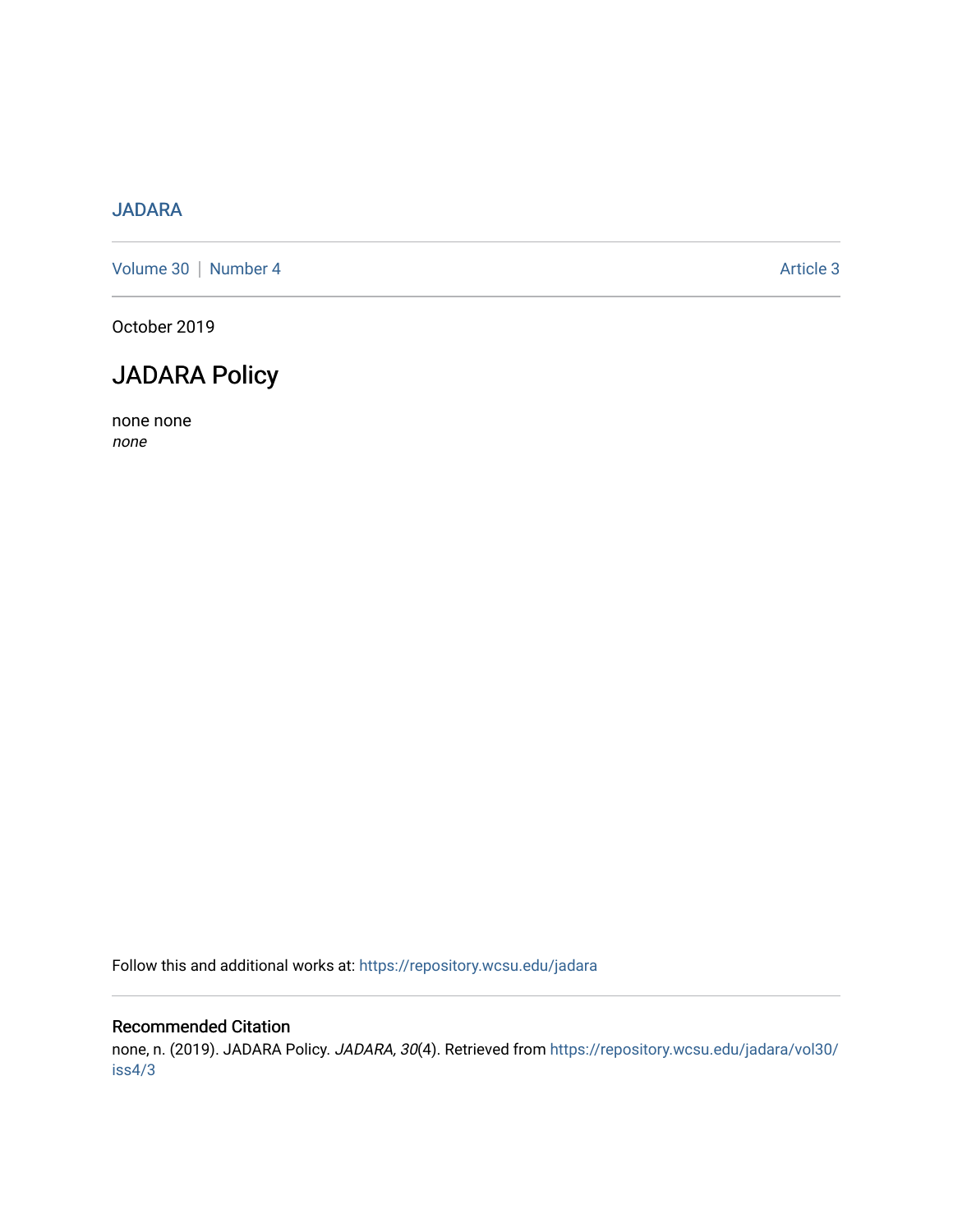# **JADARA**

A Journal for

Professionals

# Networking for Excellence in

Service Delivery with

Individuals who are Deaf

## or Hard of Hearing

**Editor**  Gerard G. Walter

**Associate Editor**  Randolph L. Mowry

### **Editorial Review Board**

Nancy Eldredge Irene Leigh Carlotta Lockmiller Greg Long

Russell Rosen John Schroedel Myra Taff-Watson Raymond Trybus Amatzia Weisel

**VOLUME30** 

**NUMBER4 SPRING 1997** 

**ISSN 0899-9228** 

 $\bullet$